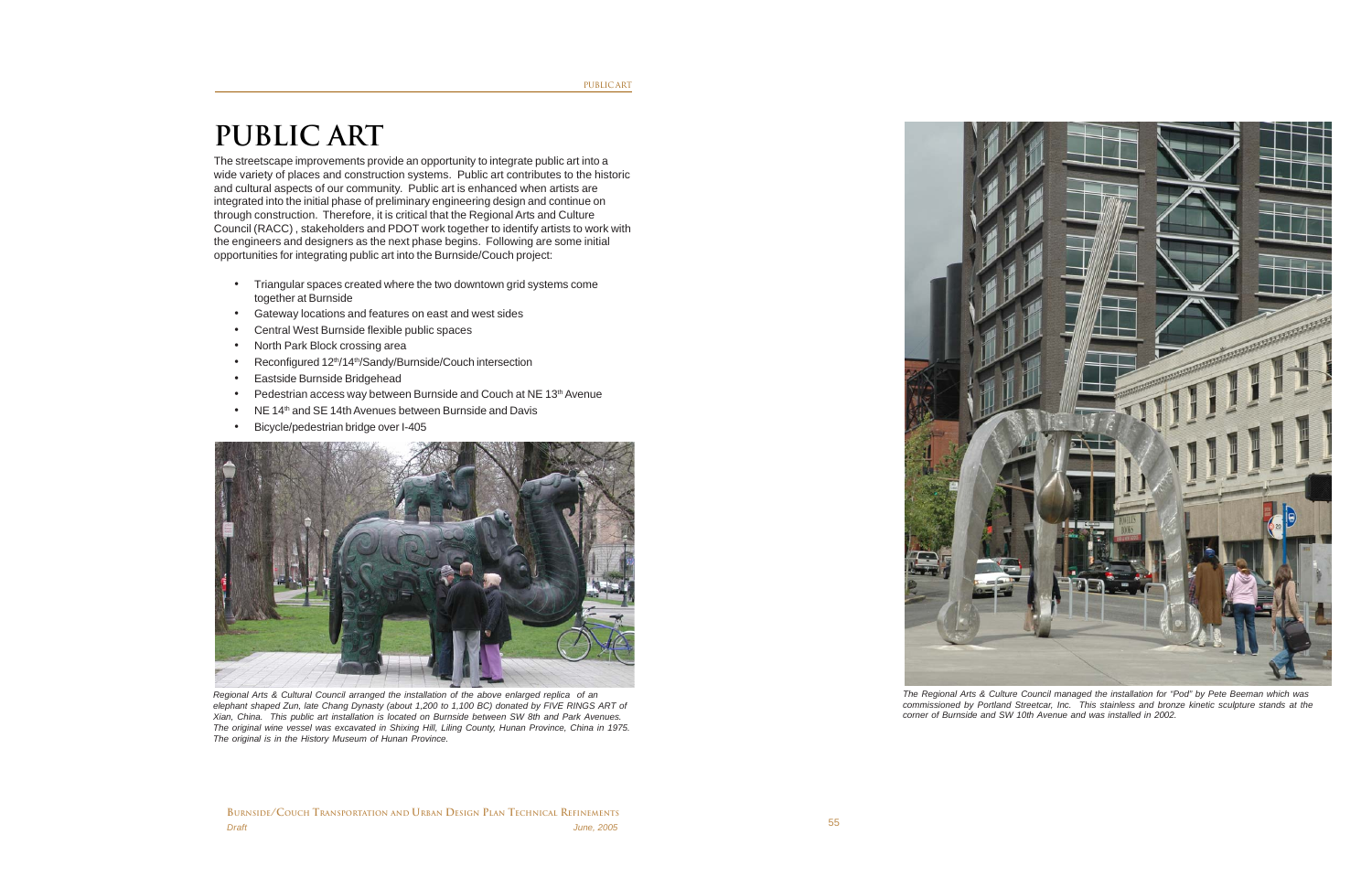56 *Draft June, 2005* **BURNSIDE/COUCH TRANSPORTATION AND URBAN DESIGN PLAN TECHNICAL REFINEMENTS**

## PUBLIC ART POTENTIAL LOCATIONS